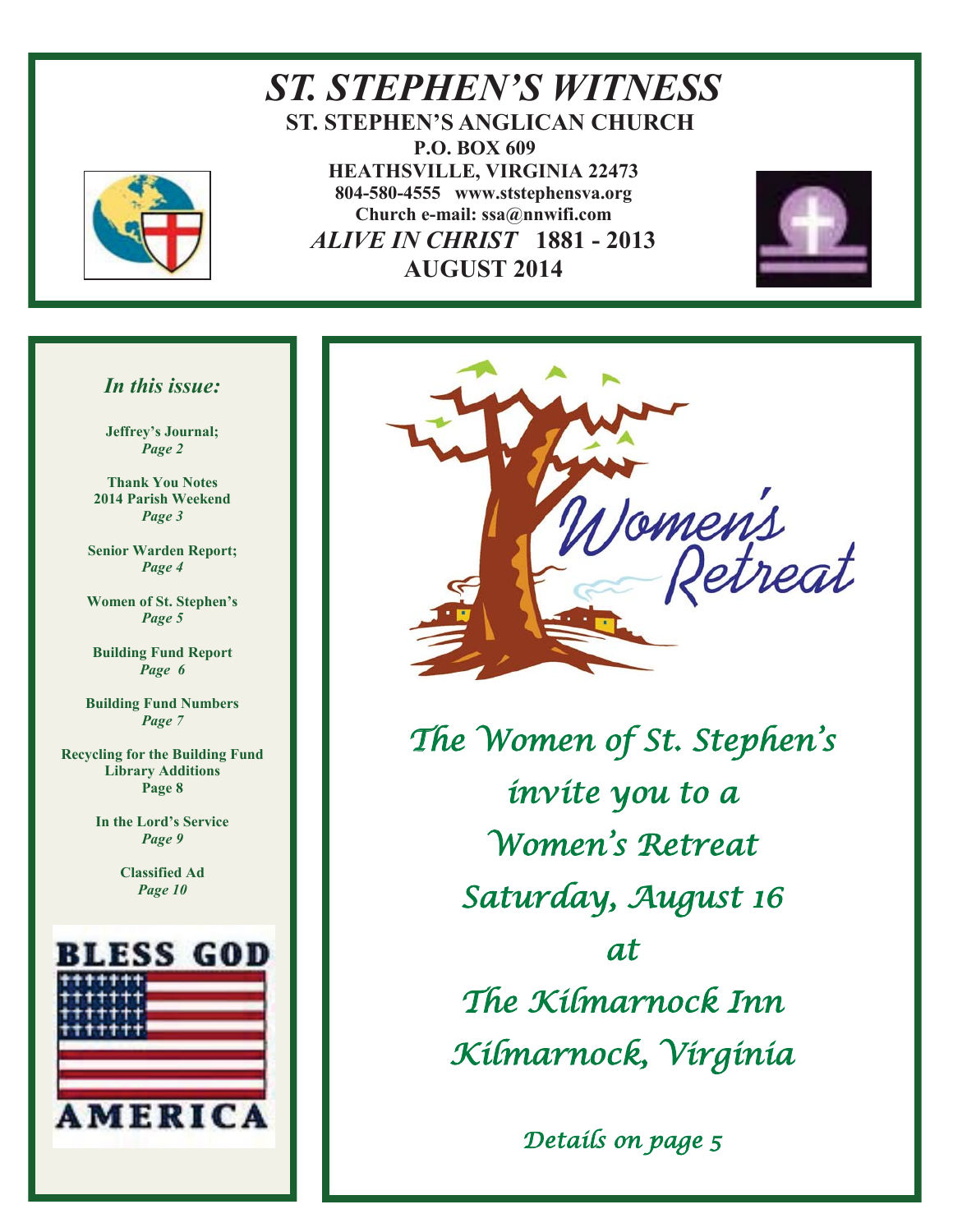

## Jeffrey ' s Journal

Got joy? You should. Joy is a fruit of the Holy Spirit. Joy is a hallmark of the

Christian life. Jesus said, "I have come that my joy may be in you, and your joy may be complete." The Epistles tell us to rejoice always. And why wouldn't the Christian be joyful? We have been saved from eternal death by the blood of Jesus. He has promised us eternal life with Him. He has promised to hear our prayers. He has promised to be with us always. He has promised to send the Holy Spirit to lead us into all truth. We, of all people, are positioned to understand the world, and to live in non-anxious expectation of the future, because of all God's promises, and because God never fails to deliver on a promise.

 Many Christians nevertheless lack joy in their lives. What are the things that steal our joy? What are enemies of joy to which we surrender?

- Fear, anxiety and worry steal our joy. We obsess about how things are going to turn out; and because we don't know, we imagine the worst. The Bible has an answer for that: "And we know that in all things God works for the good of those who love Him, who have been called according to His purpose." (Romans 8:28) We have God's Word to lean on for strength. It tells us, "If God is for us, who can be against us? He who did not spare His own Son, but gave Him up for us all how will He not also, along with Him, graciously give us all things?" (Romans 8:31-32)
- Anger steals our joy. Anger is an emotion, and it comes unbidden to all of us. When we harbor it and let it fester, when we plan revenge, when we demonize those with whom we are angry, we cannot be joyful. The Bible tells us not to let the sun go down while we are still angry, and not to give the devil a foothold. (Ephesians 4:26) We can control our anger, and we should cut it off before it devours our joy.
- Hatred steals our joy. Like anger, hatred eats away at us. That is why Jesus told us to love our enemies. (Matthew 5:43-44) That is why He

commanded us to forgive. (Matthew 18:21-22) That is why He told us to turn the other cheek. (Matthew 5:38-39) To Jesus, and therefore to us, hatred is as evil as murder. (Matthew 5:21-22)

- Envy steals our joy. That is why God commands us not to covet. (Exodus 20:17)
- Grief steals our joy. Grief is part of every person's life in this fallen world, including every Christian. But our grief gives way to joy when we contemplate that death does not have the last word. Jesus has won the battle, and death has lost its sting, for "death has been swallowed up in victory." (I Corinthians 15:54-55)
- Sin steals our joy, because it puts a wedge between us and God. Sin scrambles the lines of communication with God; sin makes us not want to look Him in the face. But thanks be to God, "while we were still sinners, Christ died for us." (Romans 5:8)
- Self-pity steals our joy. But we can come out of those doldrums quickly when we accept the gift of God's grace. For our treasure is not in this world. Jesus told us to store up for ourselves treasure in heaven where it cannot be stolen or destroyed. (Matthew 6:19-21) The love of God is our greatest treasure, and nothing in all creation can separate us from the love of God that is in Christ Jesus our Lord. (Romans 8:35-39)

Being a joyful Christian is not just a reward for righteousness. It is a necessity. Without joy, we lose our credibility as witnesses to the love and grace of God. We lose the ability to encourage people whose lives are in desperate straits without Jesus. And to lack joy is to lose perspective on what it means to be a child of God. There is no other response but joy when you recognize that God is on His throne; He is in control; He has a plan; His plan is perfect; His plan is working; you are on the right side of His plan; and He loves you.

> Yours in Christ, Jeffrey O. Cerar, Rector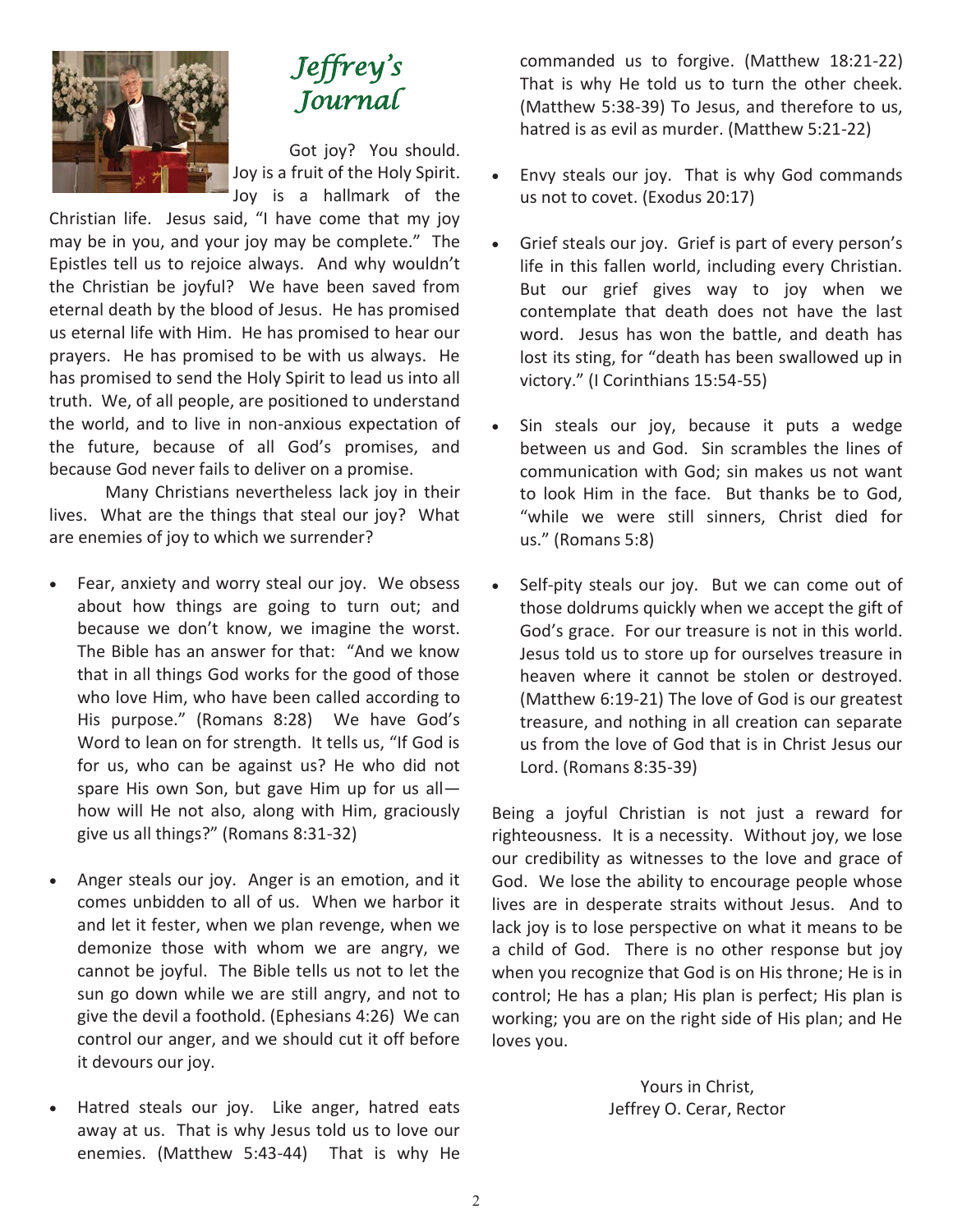

*To All My Friends at St. Stephen's:* 

*I want to thank Pastor Jeff for his visits while I was in the hospital. I truly enjoyed sharing our talks and prayers together.* 

*I also want to thank all of you for your PRAYERS, cards, visits and phone calls during my recent illness.* 

*I THANK GOD FOR HIS HEALING LOVE each and every day, and HE IS MY STRENGTH AND MY SALVATION!!!* 

*It has been almost three months since my back surgery, which caused a large blood clot to form in my left leg shortly thereafter. Unfortunately, it may take up to a year for this to dissolve, so I will have to be patient.* 

*GOD IS SO GOOD!!! He is letting me do a little more each day, and is giving me the strength and energy to do more things on my own.* 

*Thank you again for your many prayers, and know all of you are in my daily prayers too.* 

*God's Blessings Always, Your Sister in Christ Jesus, Sandy Baranski* 



*Dear St. Stephen's Family:*

 *My heartfelt thanks go to John Powers for giving up a day of his time on the spur of the moment to pick me up at the Dulles Airport in the middle of rush hour traffic! John gives often and willingly of himself to help others in need. We are truly blessed to have so many faithful servants of Christ in our congregation.* 

 *Thank you John for your kindness in helping me during a most stressful time.* 

*In Christ's service, Mary Swann* 

Parish Weekend 2014 27 – 28 September Come Out of the Wilderness led by The Reverend David Harper

**Local event – Free of charge – This Year Only!**

Scheduling conflicts are keeping us "home" this year, so we will have Parish Weekend at Brinkley Hall. We are planning a full day of teaching and fun for Saturday, and Rev. Harper will be with us for worship time on Sunday. Work will be underway for the new building and it will be an exciting time to think about our arrival in the "Long -promised Land."

Registration will begin in early August. Since the event is free, no money is required. However, we really need your help with early registration to plan for lunch and a catered dinner on Saturday. There will be little free time for skit and talent preparation alà Wakefield, so early preparation will also be needed for that event! Or should we say EVENT?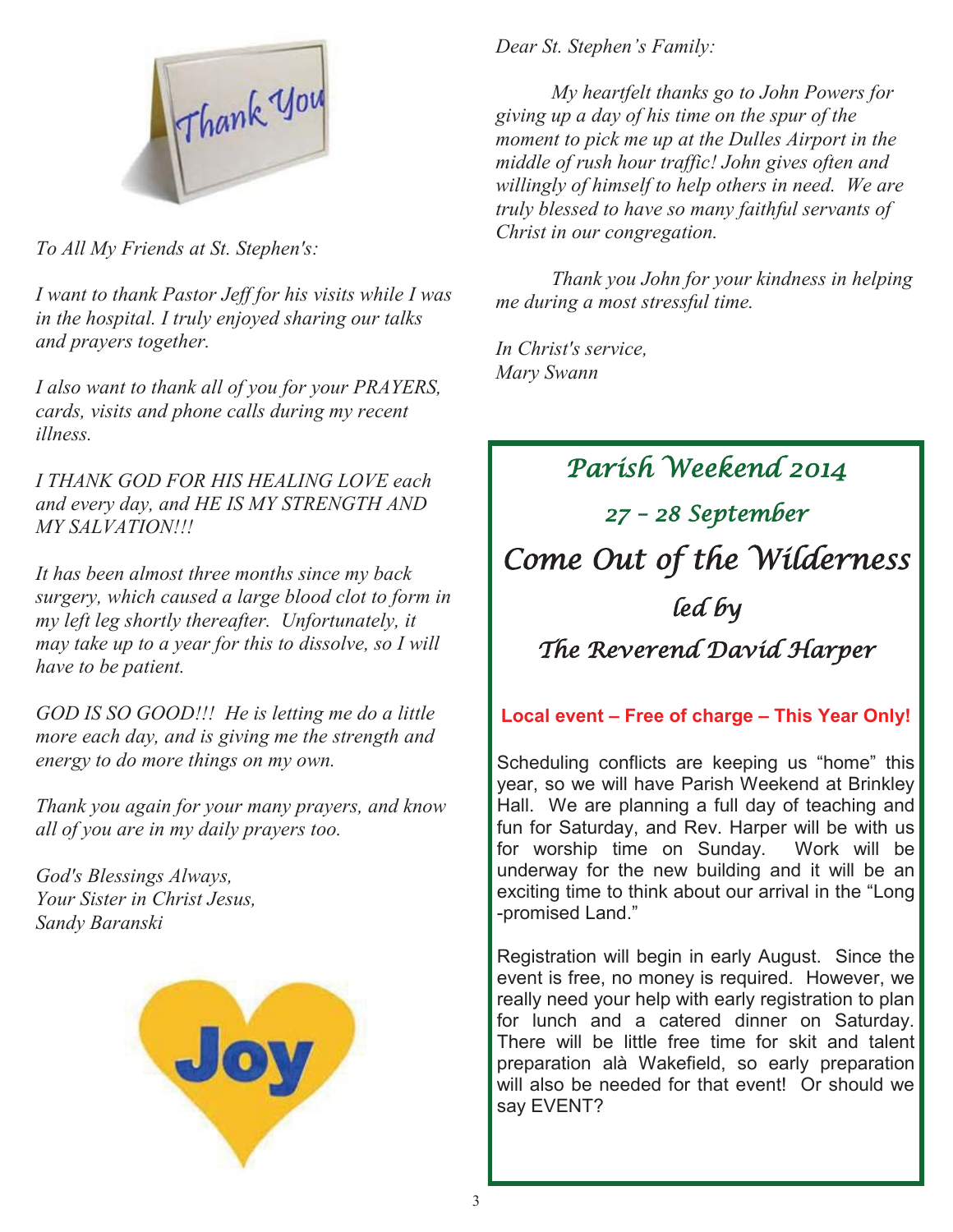

# Senior Warden Report

Dear Brothers and Sisters in Christ,

The month of July has been a very busy one to say the least. The work achieved this month has all been positive. The

most important news, I think, is that we finally have a start date to build God's house. September  $1<sup>st</sup>$  will be a happy day in our lives. Evans Construction Company has moved forward at a pace that is hard to keep up with at times, and David Norden's fingers must be very tired with all the work he has done on our drawings. This has all resulted in a very real picture of what we will have as our new home and how we will go about it.

The building committee has put in endless hours for meetings and dissecting the plans and making decisions on numerous details that must be worked out. In the end, we are going to have a beautiful place to worship and, more importantly, a facility in which we can carry out our mission and vision to the community and the world. I feel strongly that the Lord has such wonderful plans for us to touch people and educate people to carry out his great commission. We will have a lot of work ahead of us as we try to seek his will and do the jobs he wishes us to perform. What a happy, blessed time it is going to be! He has led us down this path, held our hands and pointed us in the direction he wants us to go. Our response can be nothing less than that found in Isaiah 6:8- "Then I heard the voice of the Lord saying, "whom shall I send? And who will go for us?" And I said, "Here am I, Send me!" We stand ready for the Lord to send us and do his mighty work.

As George Beckett reported this past Sunday, we are working on gathering information pertinent to seeking a settlement concerning the lien that has been placed on us. We have a lawyer working with us and we are praying for a resolution to that through a mediator and resolution process rather

than being forced to go to court. Please be praying for this in order that we can be relieved of this problem and move forward with our plans.

Prayer on the land continues with our various groups and I encourage you to pray about our land even if you cannot make it out to walk the property. God is hearing our prayers and is showing his mercy to us daily.

I am happy to report that we have a signed lease with the owner of the Thrift Shop building, David Paul. The lease was satisfactory to both parties and now we can move forward with our business in the BBB (Big Blue Building) to raise money for God's work and have a place to proclaim the good news of Christ throughout our community and the world.

I am looking forward to the Women's Retreat Day in August and the Parish retreat in September when we can come together as a family and the children of God and reflect the joy that God so graciously offers us. The joy of belonging to Christ brings joy to his people and is expressed in the scriptures:

Deuteronomy 16:15 - For the joy of the Lord your God will bless you in all the work of your hands, and your joy will be complete.

Romans 16:13 - May the God of hope fill you with all joy and peace as you trust in him.

Joyfully In His Service, Elaine Price

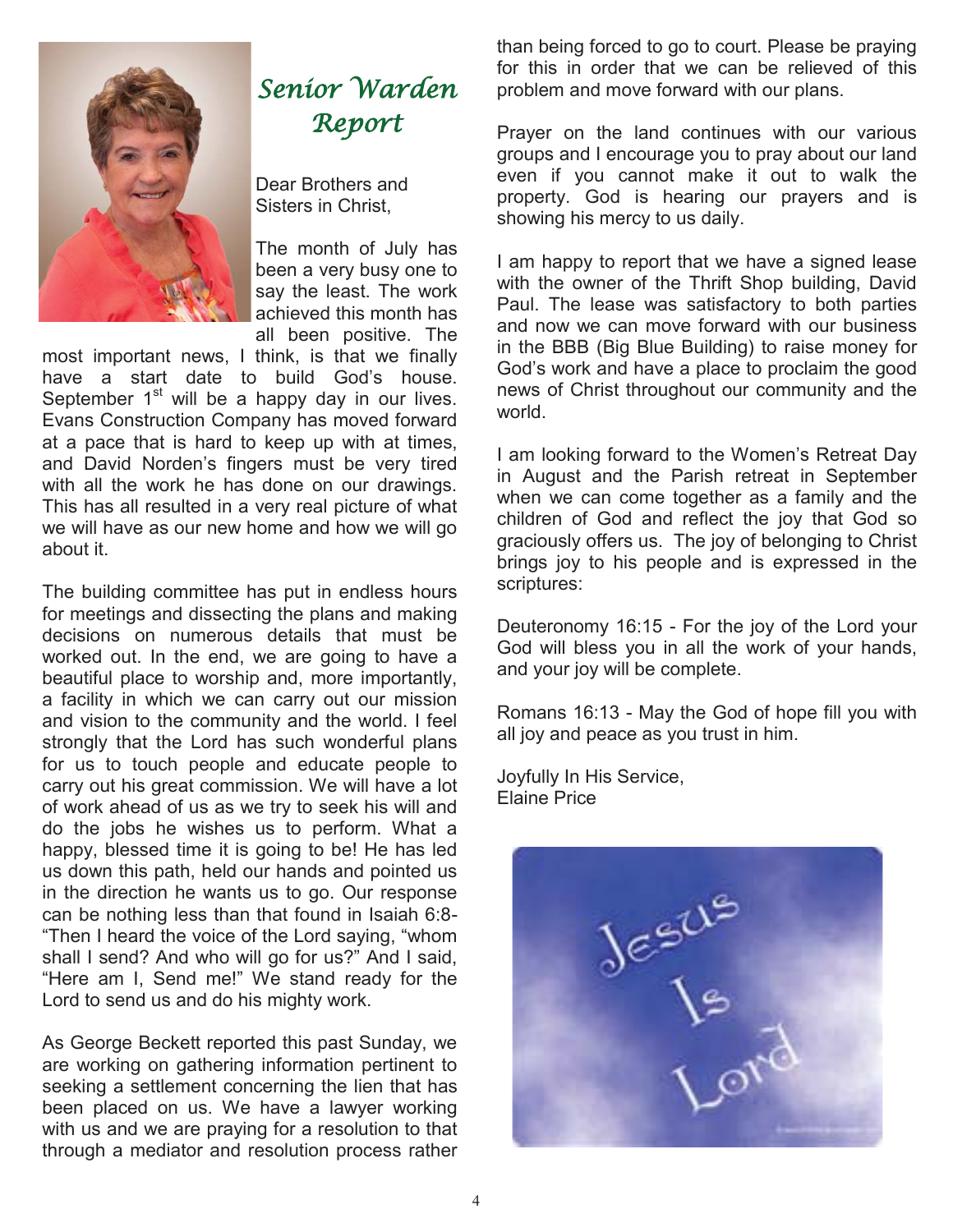

My Dear Ladies,

 It has been so long since our last meeting and I have missed our regular gathering times. In fact, the last time we were together was when we had the luncheon with Meg Guernsey in early May. With this in mind, I want to encourage you to attend the women's one day retreat to be held on Saturday, August  $16<sup>th</sup>$  at the Kilmarnock Inn. By now you all should have received the invitation, and I hope you have already filled out the registration form and submitted it with your check to the retreat box in Brinkley Hall. I think we all will be blessed by our speaker, Lissa Eggleston, who has a passion for Bible teaching, especially for women and children. I had the opportunity to hear Lissa speak to the last Perspectives class a couple of years ago, and I have never forgotten her wonderful talk on God's glory and His Hallowed Name.

 Hearty thanks go out to Suzy Norman and all of you who donated baked goods to the sale over the July  $4<sup>th</sup>$  weekend. It was a huge success and raised \$341.00 for the Building Fund. The wide variety of goodies donated was quite impressive, and obviously very well received by our customers that Saturday. Thank you, ladies, for a job well done!

 In addition, I am very happy to report that when Stephen Kaziimba was here, the women were able to send a check for \$400.00 to Margaret for her ministry and the Mother's Union. A couple of personal checks were added to it, so in all we were able to give \$600.00. St. Stephen's is the only church that supports the women's ministries of Mityana.

 The Thrift Shop has been doing a bang up business in recent weeks. In a letter to the volunteers in July Dixie wrote the following: "Recently we've had some hot days weather-wise – and also some hot days sales-

wise at the Thrift Shop! Customers are BUYING , NOT JUST LOOKING. Summer residents and visitors have found us, say they're glad we're there, and are coming back with their friends, neighbors, and their company. Praise God from whom all blessings flow!" So, in spite of the raise in rent, it looks very likely that we will be able to meet all of our financial commitments for this year.

 In addition to the increased sales after a very slow winter season, prayer requests keep coming in and people are attracted to the prayer room. I worked there a couple of times in July and not only did I greatly enjoy the experience, but I also was impressed by the number of people who are regulars who just stop by to say hi and see what is new. The incoming donations continue to flow in, and as Dixie said, we are very blessed to be in the Big Blue Building in Lottsburg.

 I will look forward to seeing you at the retreat, and in the meantime I send you my greetings and blessings in this last month of summer. "For God, who said, 'Let light shine out of darkness,' made His light shine in our hearts to give us the light of the knowledge of the glory of God in the face of Christ." (II Corinthians 4:6)

Blessings and love,

Donna



## Thrift Shop News

**Ladies, please save this date: Monday, August 25th. This is the date the thrift shop changes over from Summer to Fall/Winter clothes. We need as many people as possible to make this an easy job. We will be cleaning, dusting and vacuuming after all the summer clothes are removed. After everything is clean, we will bring out the Fall/Winter clothes. Those angels who show up will be treated to a pizza lunch.** 

**The half-price sale will begin August 19th and the bag sale will begin August 22nd.**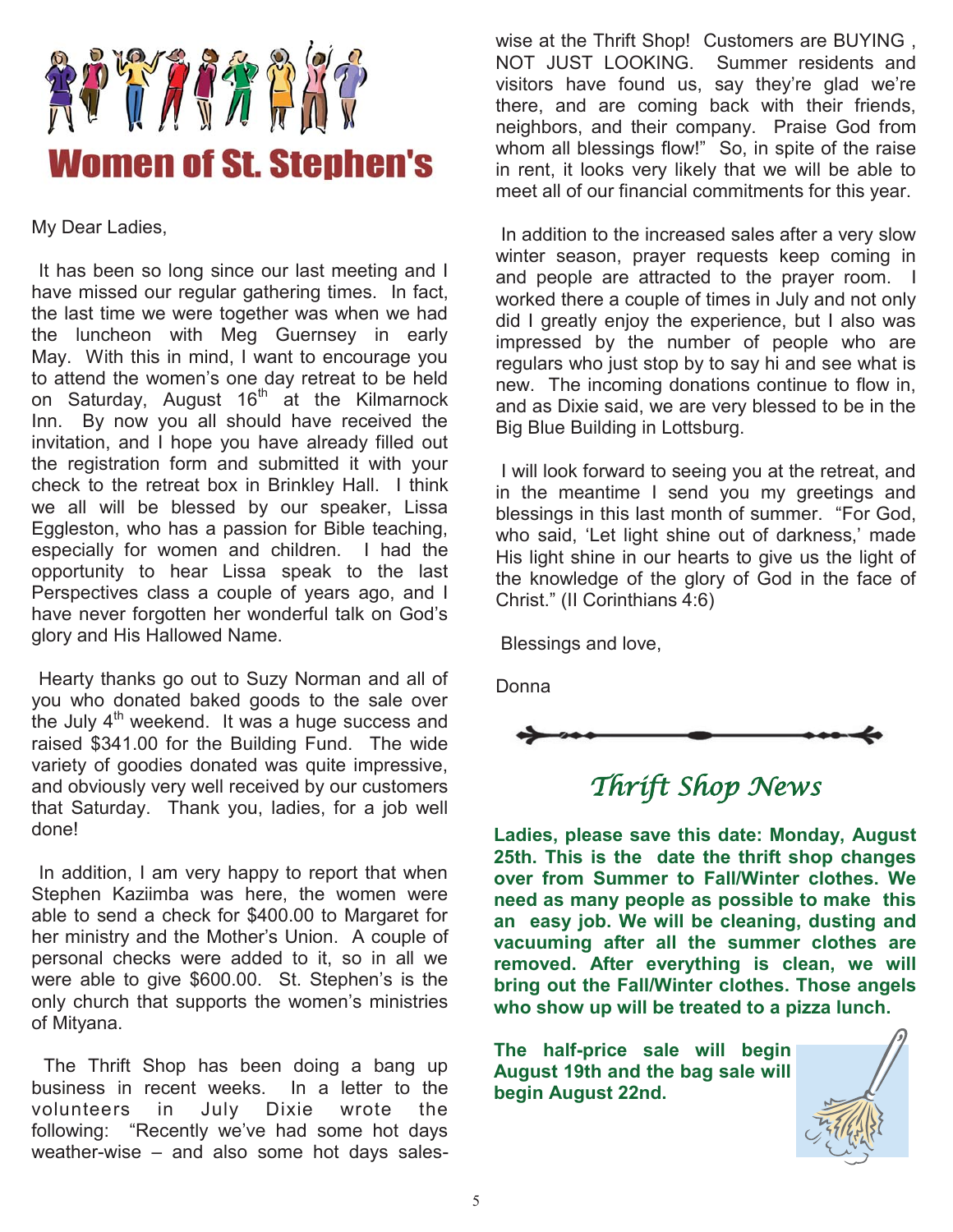

## Building Committee Report

The Evans Construction Corporation agreed to a firm start date of September 1, 2014. The committee is very pleased to have a firm date. In the meanwhile, we still have much work to do as does Evans. The Vestry issued Evans a Letter of Intent and Evans accepted the terms. The contract will be completed prior to September  $1<sup>st</sup>$ .

The committee, David Norden, and Chase and Stuart Evans met on July 15 to finalize the construction plans. After lengthy discussions, the committee instructed David to finish the plans and drawings. We are operating under two financial constraints: (1) Building size must not exceed 12,000 square feet ceiling or we would be required under the Virginia Building Code to install an expensive fire suppression system. (2) The vestry requires that building costs not exceed \$2 million.

Last week, VDOT forwarded documented requirements to Evans Construction. Evans has the experience to meet the requirements before the start of construction, so this issue is on the way to a satisfactory end.

The committee will continue to work on the church furnishings, including flooring, wall coloring, and the like to ensure the building will have the right ambiance.

We have selected an attorney to handle the legal requirements of the Eagle River Construction Mechanic Lien action. We are searching our records to provide the information required by the attorney.

The Building Committee continues to ask for your prayers as we move forward into the early construction phase of the project.

Sincerely, George Beckett

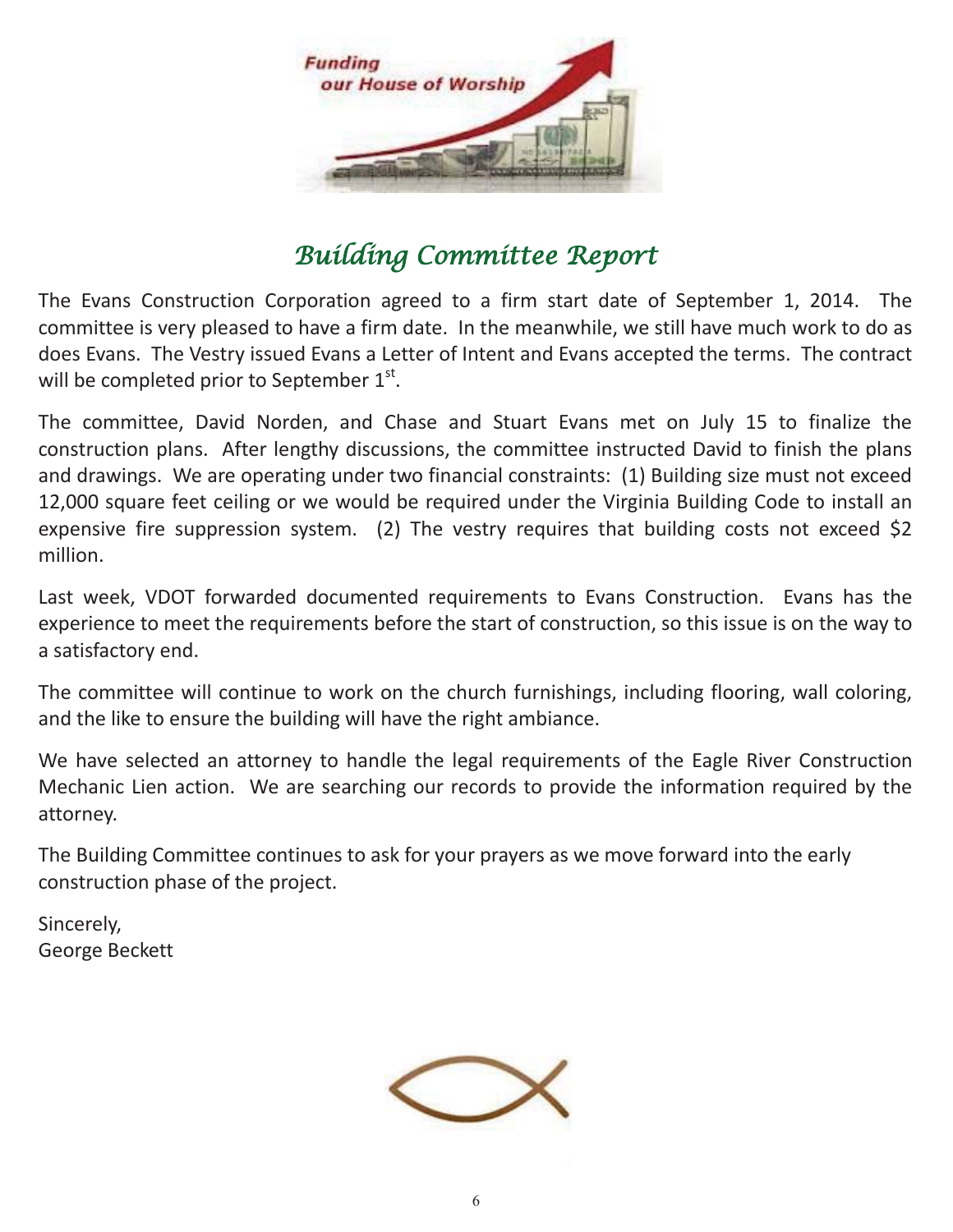

This chart reflects the status as of June 30, 2014 of the Building Fund commitments. You recently received a personal note showing the status of your personal commitment as of that date. As we move on to actually build our church (expecting a start date in early September, 2014), you are all encouraged to dig as deep as you can to add to your commitment or, if you haven't yet committed funds for our new church, to join in this exciting challenge. God is surely watching over this entire process, and we remain confident that He will provide so that we can build a church that will be a beacon to all.

#### Blessings,

Ward LeHardy (Chairman, Campaign Fund)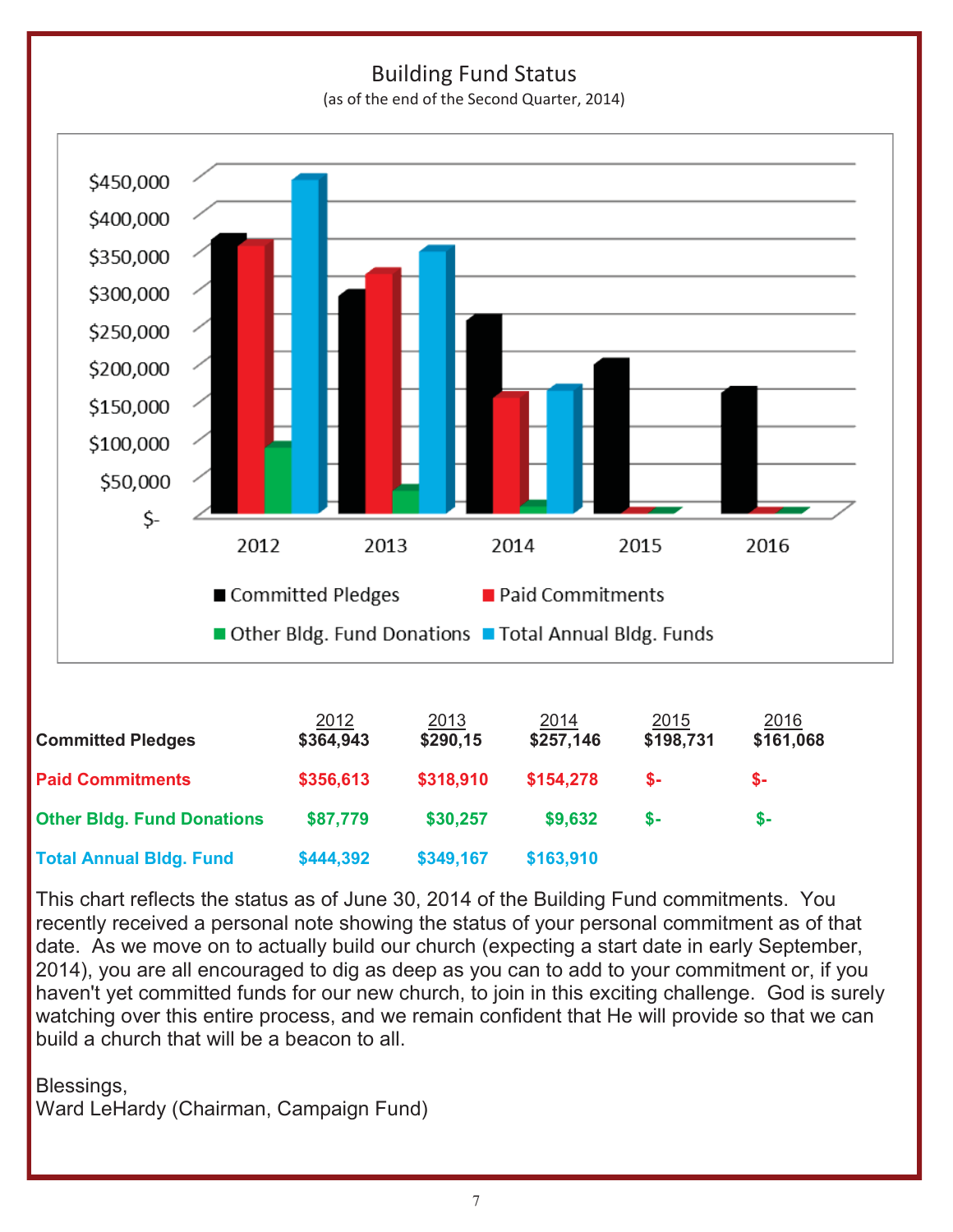## Recycle for the Building Fund **Trash for Cash ?**

Submitted by Melinda Floom

By now you have probably seen Ed Ulfig's pick-up truck in the church parking lot on Sunday morning with the back open ready to accept your metal and soda cans.

He is accepting **all** of your valuable trash so that he can take it to Riteway Recycling and turn it in for money so that we can build our new church. Ed has also volunteered to come to your home, place of business, or wherever you have these items to pick them up. Below is a list of items that will be accepted, so take a stroll around your property, think of what needs to be recycled and bring it to Ed on Sunday morning, or if you need help with the item(s), give Ed a call. **(267) 893-0344.** 

#### **Items for recycle**

Cars, trucks, lawn mowers, brass, copper, electric motors, car motors, radiators aluminum, stainless steel, transmissions, starters, alternators, A/C Compressors, batteries (car & truck), air conditioners, wood stoves, boat motors, tractors, wheels, exercise equipment, bicycles, metal barrels, refrigerators, washers, dryers, freezers, cook stoves, heat pumps, plows, other farm equipment, lead, file cabinets, electric wire, cooking grills, pumps, dishwashers, metal sinks.

If you have something that is not on the list, give Ed a call to see if it will be accepted.

# Library Additions

Please note: If anyone knows of a good book that explains or assists us in our Christian faith, whether it be fiction or non-fiction, a commentary, history, biography, reference, young adult, children's book, DVD, or audio-book, please let me know. My goal is to build our library collection, even as we wait to build our building. In the meantime, our library is up and running in the basement of First Baptist Church, in the room next to Jeff's office. Come check it out!

New additions to our library this month include

1. *Reason and Belief*: A Scientist Looks at Mark's Gospel by Stan Rasberry 2014. (Yes, that's our own Stan Rasberry, and the book was published by our own Jan and George Beckett, a.k.a Northumberland Historical Press!)

2. *To Be a Christian* - An Anglican Catechism 2013.

3. *Taking God at His Word*: Why the Bible is Knowable, Necessary, and Enough, and What That Means for You and Me by Kevin DeYoung. 2014. (I read about this book in the July 12, 2014 edition of World Magazine, also available at St. Stephen's.)

4. *Just Do Something*: A Liberating Approach to Finding God's Will by Kevin DeYoung 2014

5. *The Meaning of Marriage*: Facing the Complexities of Commitment with the Wisdom of God by Tim Keller with Kathy Keller (his wife) 2011.

6. *A Grief Observed* by C.S. Lewis 2009 edition of the book originally published in 1961.

7. *Crazy Busy*: A (Mercifully) Short Book about a (Really) Big Problem by Kevin DeYoung 2013.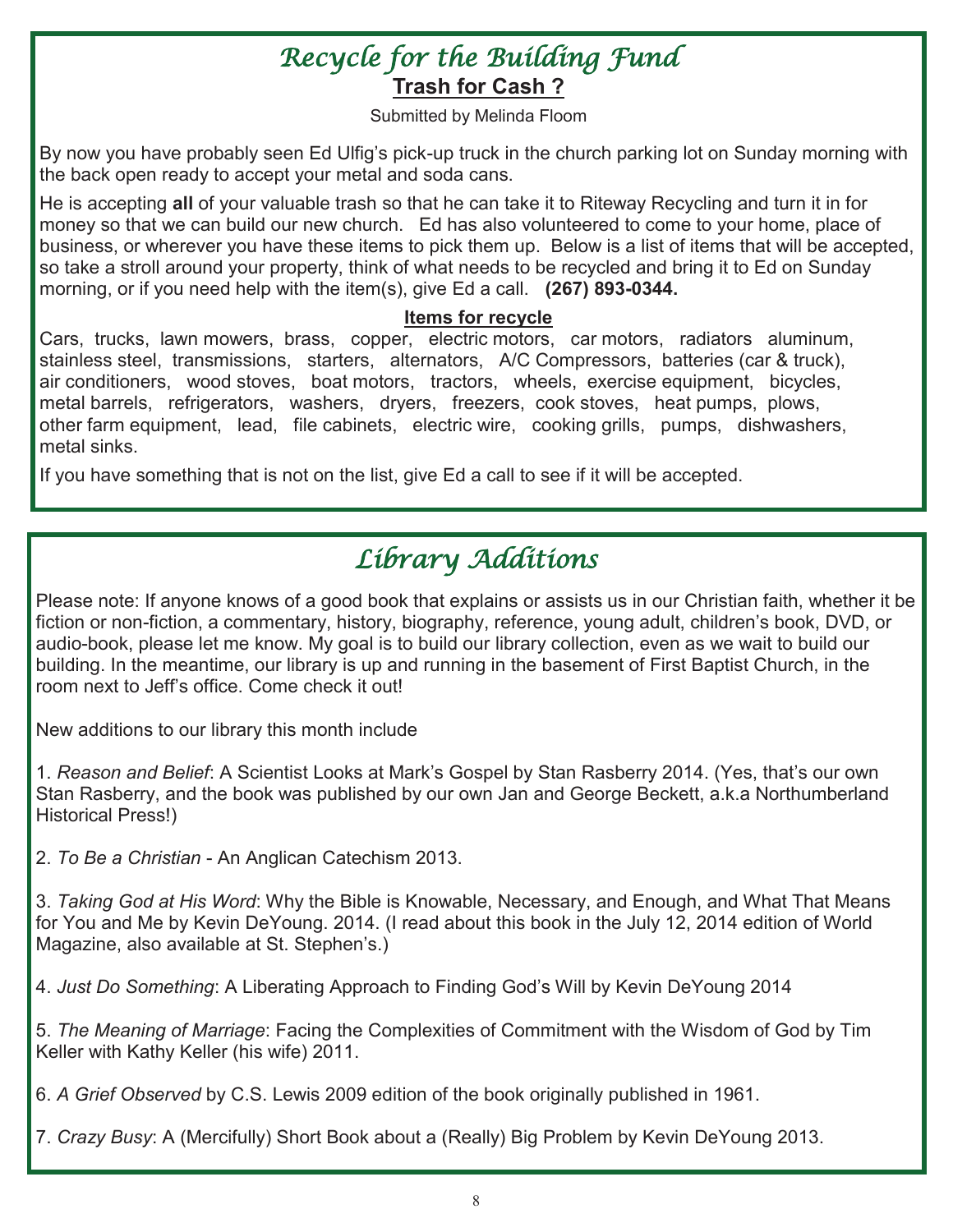### **IN THE LORD'S SERVICE**

#### **Ushers**

| Aug.    | 3  | Langley and Todd Lewis         |
|---------|----|--------------------------------|
| Aug.    | 10 | Lynn & Howard York             |
| Aug.    | 17 | Marie Carstensen, Chris Cralle |
| Aug.    | 24 | Lyn Neira, John Powers         |
| Aug. 31 |    | George Beckett, Ben Ward       |
|         |    |                                |

Sept. 7 Pam & Herb Smith

### **Acolytes**

| ົ<br>Aug.<br>3. | <b>Hannah Hamlett</b> |
|-----------------|-----------------------|
|-----------------|-----------------------|

- Aug. 10 Marley Kimmitt
- Aug. 17 Jennifer Radcliffe
- Aug. 24 Sarah Saunders
- Aug. 31 Chris Cralle
- Sept. 7 Emma Saunders

### **Lesson Readers**

| Aug.  | 3    | Joan Blackstone (L)    |
|-------|------|------------------------|
|       |      | Tony Blackstone (P)    |
| Aug.  | 10   | Bill Bloom (L)         |
|       |      | Charlaine Andrulot (P) |
| Aug.  | 17   | Jim Conley (L)         |
|       |      | Marie Carstensen (P)   |
| Aug.  | - 24 | Betty Dillingham (L)   |
|       |      | Lyn Conley (P)         |
| Aug.  | 31   | Ruth Franck (L)        |
|       |      | Irene Haley (P)        |
| Sept. |      | Ward LeHardy (L)       |
|       |      | Judy LeHardy (P)       |
|       |      |                        |

### **Eucharistic Ministers**

- Aug. 3 Harrison Williams, C. McDearmon
- Aug. 10 Priscilla Williams, Fred Woodard
- Aug. 17 Tony Blackstone, Irene Haley
- Aug. 24 Bill Bloom, Lucy Logan
- Aug. 31 Ward LeHardy, Constance McD.
- Sept. 7 Frank McCarthy, Suzy Norman

### **Altar Guild**

Aug. Pauline & Bobby Edmonds, and Margaret Radcliffe Sept. Eleanor Semerjian, Judy LeHardy

### **Nursery**

| Aug.  | 3  | <b>Betty Cralle</b>       |
|-------|----|---------------------------|
| Aug.  | 10 | <b>Julie Pritchard</b>    |
| Aug.  | 17 | <b>Margaret Radcliffe</b> |
| Aug.  | 24 | Jeanette Cralle           |
| Aug.  | 31 | Saunee Hamlett            |
| Sept. |    | <b>Betty Cralle</b>       |

### **Coffee Hour**

- Aug. 3 Laura & Fred Woodard
- Aug. 10 Phyllis & Bill Tracey
- Aug. 17 Anna & Pat Brennan
- Aug. 24 Lyn & Jim Conley
- Aug. 31 Joan & Tony Blackstone
- Sept. 7 Langley & Todd Lewis



| Aug. 5  | <b>Walter Eichacker</b>             |
|---------|-------------------------------------|
| Aug. 10 | Jim Logan                           |
| Aug. 11 | <b>Bill Henson, Laura Woodard</b>   |
| Aug. 15 | Janet Steelman, Aislinn Lewis       |
| Aug. 18 | Dixie Goertemiller, Bertie Strange, |
|         | Dana Bloom                          |
| Aug. 20 | Jane Wrightson, Tony Blackstone,    |
|         | <b>Barbara Townshend</b>            |
| Aug. 24 | <b>Charlotte Hundley</b>            |
| Aug. 29 | Jeanette Cralle                     |
| Aug. 31 | Anna Brennan, Charles Franck        |
|         |                                     |



- Aug. 20 Dana and Bill Bloom Aug. 24 Connie and Tad de Bordenave
- Aug. 27 Lyn & Art Neira

*O God, grant that the wills of this man and this woman may be so knit together in your will, and their spirits in your Spirit, that they grow in love and peace with you and one another all the days of their lives. Amen.*